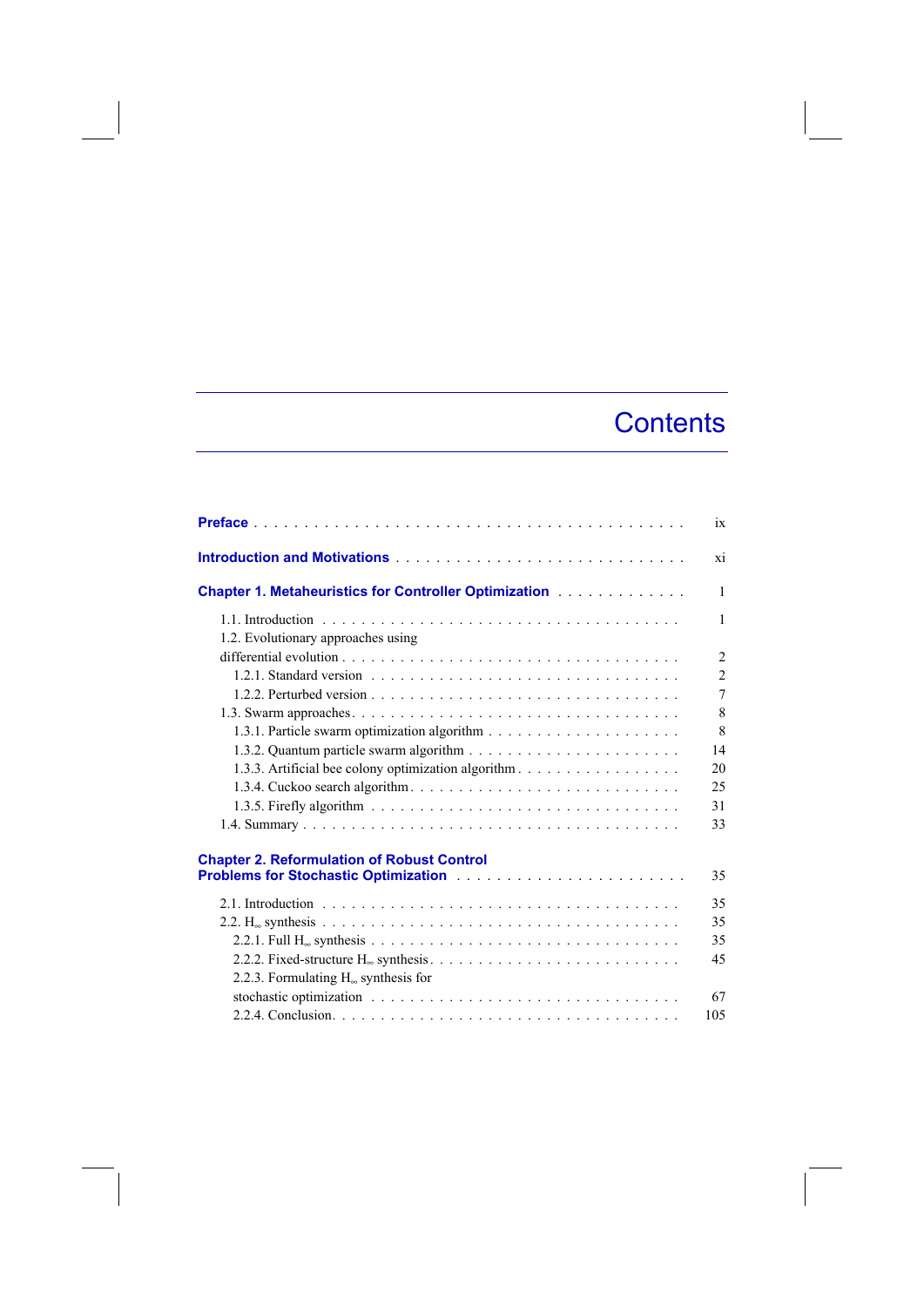|  |  |  |  |  | <b>Robust Control Optimization with Metaheuristics</b> |
|--|--|--|--|--|--------------------------------------------------------|
|--|--|--|--|--|--------------------------------------------------------|

| 2.4.2. The LPV/LFT controller synthesis problem                                                                           |  |
|---------------------------------------------------------------------------------------------------------------------------|--|
|                                                                                                                           |  |
| <b>Chapter 3. Optimal Tuning of Structured and</b><br>Robust H. Controllers Against High-level Requirements.              |  |
|                                                                                                                           |  |
|                                                                                                                           |  |
|                                                                                                                           |  |
|                                                                                                                           |  |
|                                                                                                                           |  |
|                                                                                                                           |  |
|                                                                                                                           |  |
|                                                                                                                           |  |
| 3.3. A generic method for the declination of requirements                                                                 |  |
|                                                                                                                           |  |
|                                                                                                                           |  |
|                                                                                                                           |  |
|                                                                                                                           |  |
|                                                                                                                           |  |
| 3.4.2. Multiple plant optimization $\ldots \ldots \ldots \ldots \ldots \ldots \ldots \ldots \ldots$                       |  |
| 3.4.3. Applicative example – inertial stabilization                                                                       |  |
|                                                                                                                           |  |
| 3.5. Optimal tuning of the fixed-structure and                                                                            |  |
|                                                                                                                           |  |
|                                                                                                                           |  |
|                                                                                                                           |  |
| 3.5.3. Extensions to the approach. $\ldots \ldots \ldots \ldots \ldots \ldots \ldots \ldots \ldots$                       |  |
|                                                                                                                           |  |
|                                                                                                                           |  |
| <b>Chapter 4. HinfStoch: A Toolbox for Structured</b>                                                                     |  |
| and Robust Controller Computation Based on                                                                                |  |
| Stochastic Optimization <b>Construction Construction</b> Construction Construction Construction Construction Construction |  |
|                                                                                                                           |  |
|                                                                                                                           |  |
|                                                                                                                           |  |

4.2.1. Principle . . . . . . . . . . . . . . . . . . . . . . . . . . . . . . . . . . . . . 280 4.2.2. Formalism . . . . . . . . . . . . . . . . . . . . . . . . . . . . . . . . . . . . 280